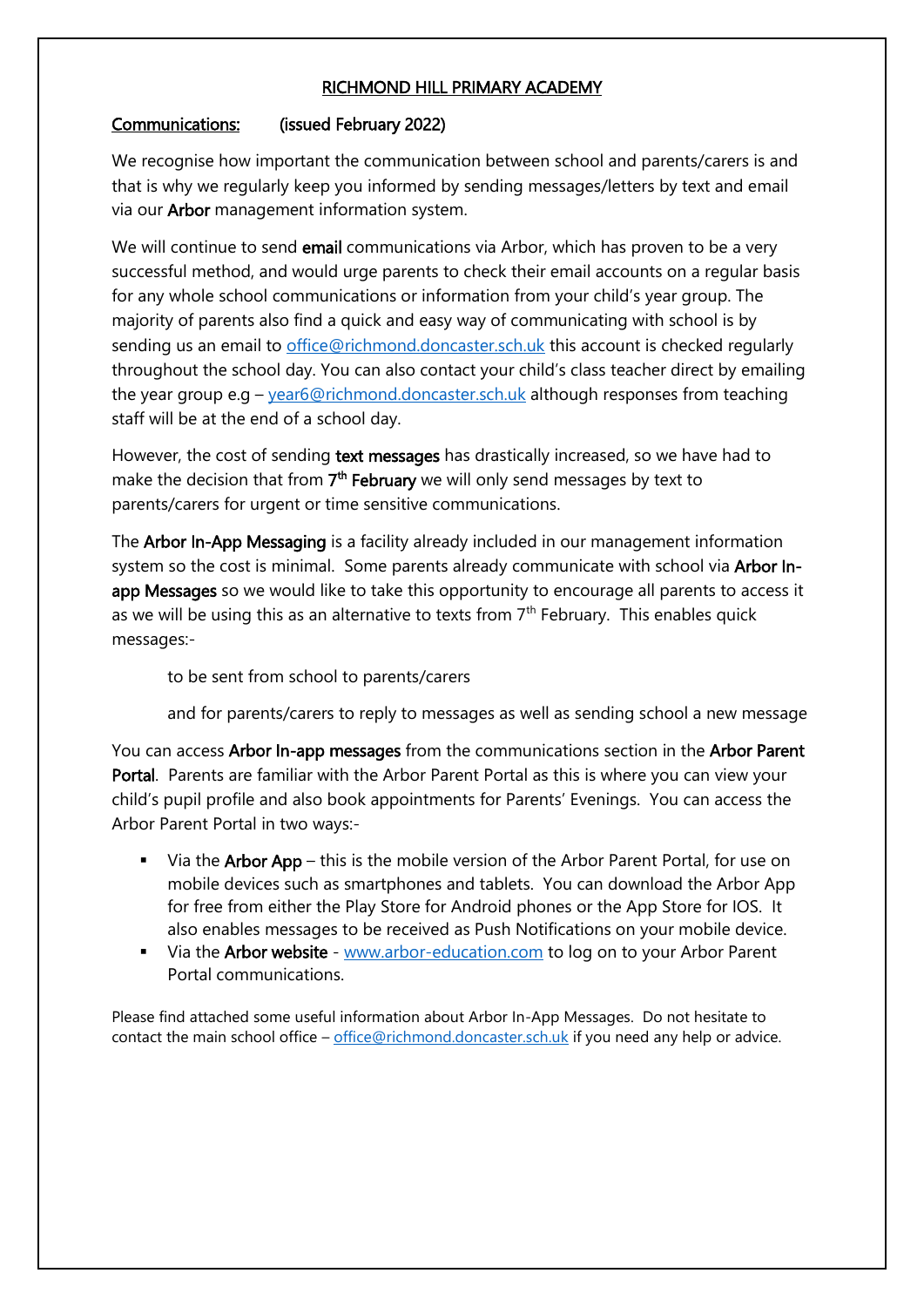### ARBOR IN-APP MESSAGING THROUGH YOUR PARENT PORTAL

### ACCESS VIA THE ARBOR APP (mobile devices)

### OR THE WEBSITE [www.arbor-education.com](http://www.arbor-education.com/)

## How can I read my in-app messages?

#### **1.Through the Arbor App – for mobile devices**

When using the App, you'll receive a Push Notification (if you have enabled this feature).



Tap the notification and log into the app to be able to view the message.

In the App, you'll see a notification at the bottom right of your screen. Click this notification, then click *Messages* to see your messages.



All new messages are marked as 'NEW' and are written in bold. Read messages will be written in normal text. Click the message to view it.

## **How can I reply to a message?**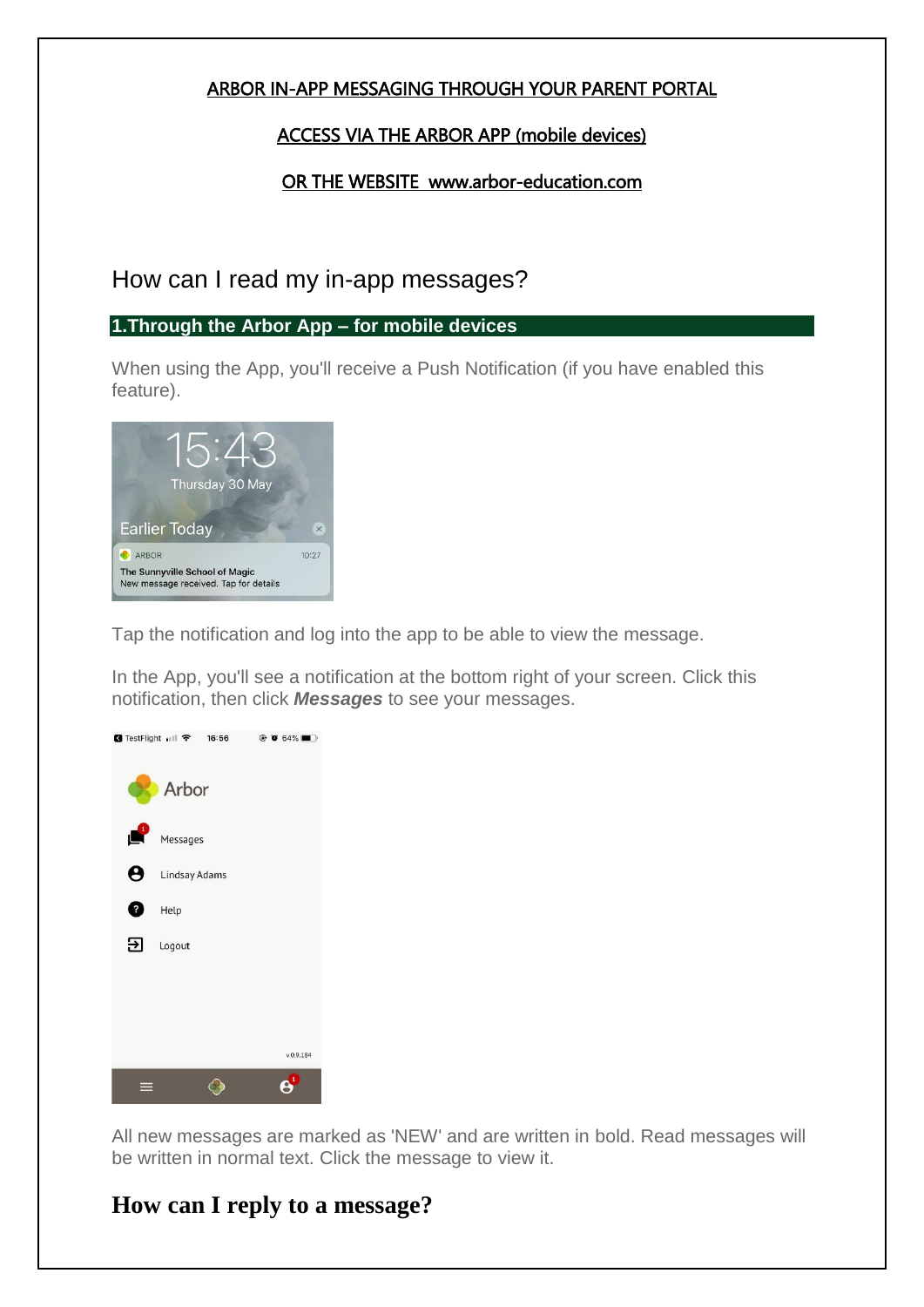If your school allows you to reply to messages, you can click a message and click the '**Respond**' button to reply.



Draft the message, then click send.

| <b>4</b> TestFlight all <del>२</del> | 16:57               | $\circledcirc$ 63% |
|--------------------------------------|---------------------|--------------------|
|                                      |                     |                    |
| <b>Write Message</b>                 |                     |                    |
| My Message                           |                     |                    |
| Responding to                        |                     |                    |
| The Sunnyville School of Magic       |                     |                    |
| My message                           |                     |                    |
| Thank you                            |                     |                    |
|                                      |                     |                    |
|                                      |                     |                    |
|                                      | <b>Send Message</b> |                    |

The *Messages* page will then show your message.



**How can I send a new message?**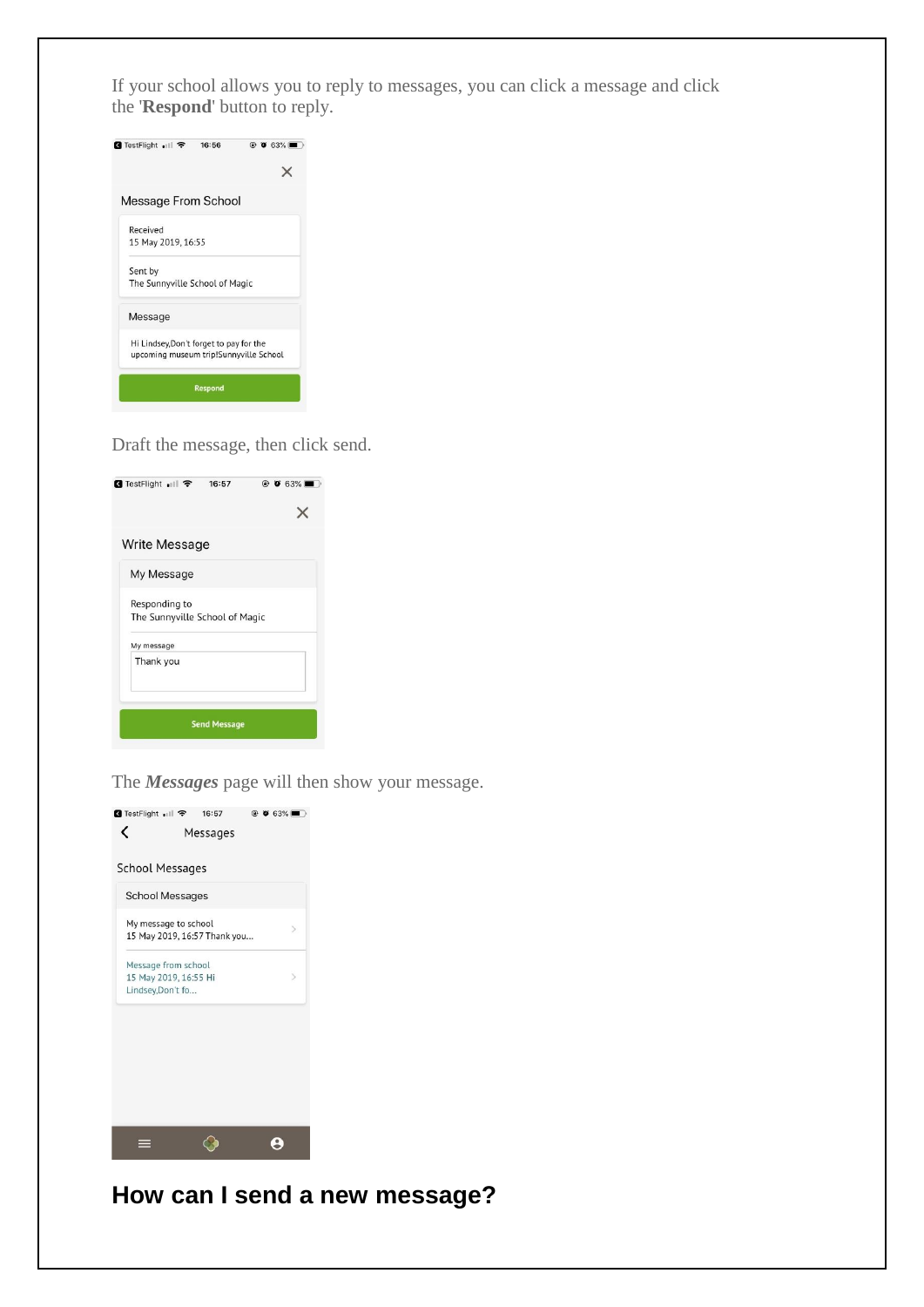If your school allows you to reply to or send messages, click the **Send new message** button.



Just type in your message then click **Send message**.

| $\bullet$ 16:45                              | $\bullet$ 80% |
|----------------------------------------------|---------------|
|                                              |               |
| <b>Write Message</b>                         |               |
| My Message                                   |               |
| <b>Messaging to</b><br>Aiden's Sunnyville    |               |
| My message                                   |               |
| Duncan is sick so can't come in<br>tomorrow. |               |
| Cancel                                       |               |
| <b>Send Message</b>                          |               |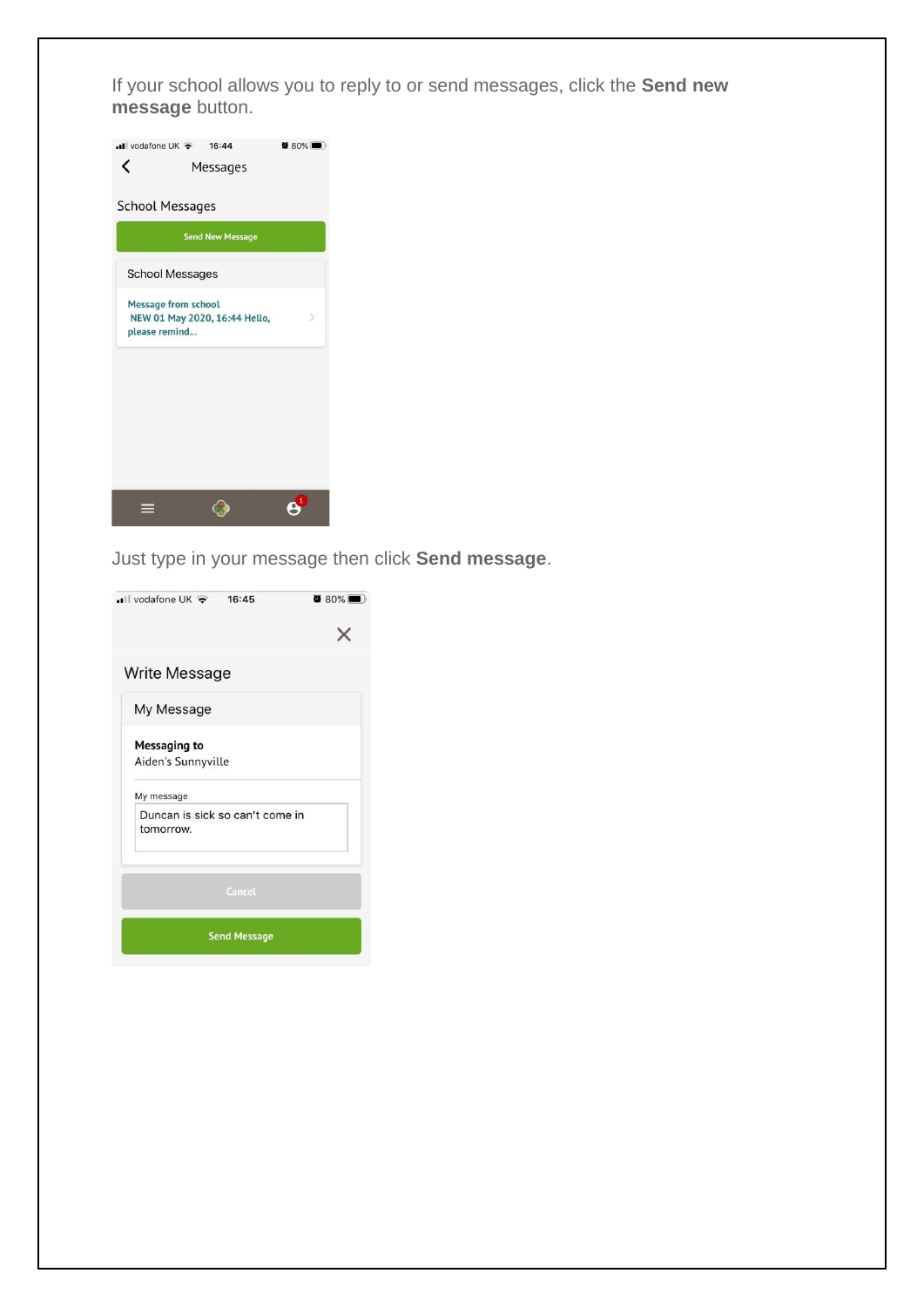## How can I read my in-app messages?

#### **2. Through the Parent Portal via the website www.arbor-education.com**

You can see if you have any unread messages in the top-right of your Arbor Homepage. Click this button to view all In-app messages received.

You can also get to the list of messages by going to the drop-down menu at the top of your screen and selecting *My Items > School Messages*.



You can see all messages received and all messages you have sent to school (if your school allows you to send replies). All new messages are marked as 'NEW' and are written in bold. Read messages will be written in normal text.

Click the message to view it.

**School Messages** 

|                        |                                       | <b>Sensiten message</b> |
|------------------------|---------------------------------------|-------------------------|
| <b>School Messages</b> |                                       |                         |
| My message to school   | 22 April 2020, 10:03<br>Hey           | r.                      |
| My message to school   | 22 April 2020, 09:59<br>Xhdhdbe       | r                       |
| My message to school   | 22 April 2020, 09:59<br>Fghhh Ghdhdbd | r                       |
| My message to school   | 22 April 2020, 09:58<br>Hshshdvd      | n.                      |

## **How can I reply to a message?**

If your school allows you to reply to messages, you can click a message and click the '**Respond**' button to reply.

Draft the message, then click send

| « Back        | <b>Write Message</b>           |                     |
|---------------|--------------------------------|---------------------|
| My Message    |                                |                     |
| Responding to | The Sunnyville School of Magic |                     |
| My message*   | Thank you                      |                     |
|               | Cancel                         | <b>Send message</b> |